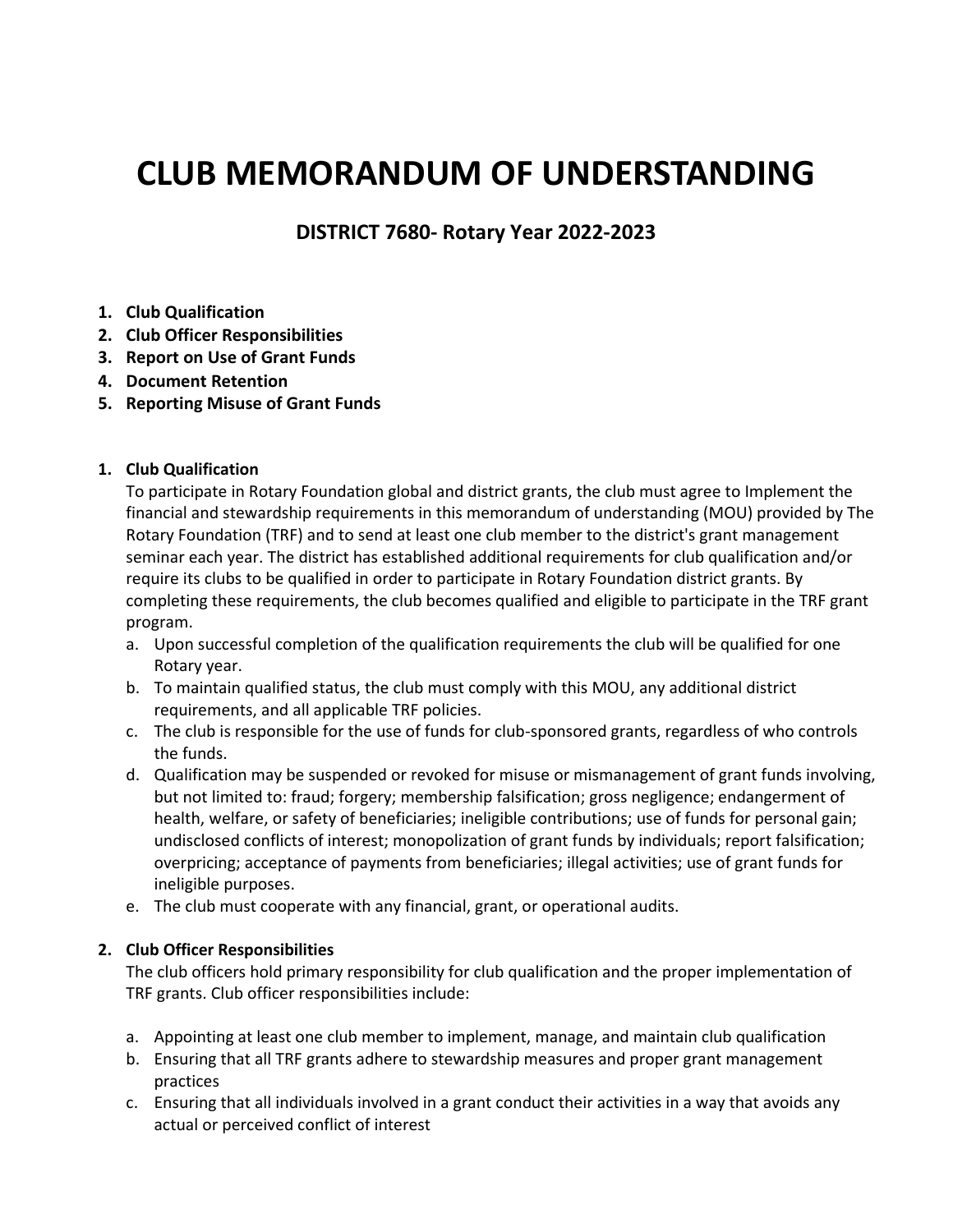#### **3. Report on Use of Grant Funds**

The club must adhere to all TRF reporting requirements. Grant reporting is a key aspect of grant management and stewardship, as it informs TRF of the grants progress and how funds are spent. Each Club must provide a Final Report with receipts, invoices, photos and any other supporting documentation demonstrating how funds were utilized.

#### **4. Document Retention**

The club must establish and maintain appropriate record keeping systems to preserve important documents related to qualification and TRF grants. Retaining these documents supports transparency in grant management and assists in the preparation for audits or financial assessments.

- a. Documents that must be maintained include, but are not limited to:
	- **i.** Club qualification documents including a copy of the signed club MOU
	- **ii.** Documented plans and procedures, including:
		- 1. Information related to grants, including receipts and invoices for all purchases
- b. Club records must be accessible and available to Rotarians in the club and at the request of the district.
- c. Documents must be maintained for a minimum of five years, or longer if required by local law.

#### **5. Reporting Misuse of Grant Funds**

The club must report any potential and real misuse or mismanagement of grant funds to the district. This reporting fosters an environment in the club that does not tolerate the misuse of grant funds.